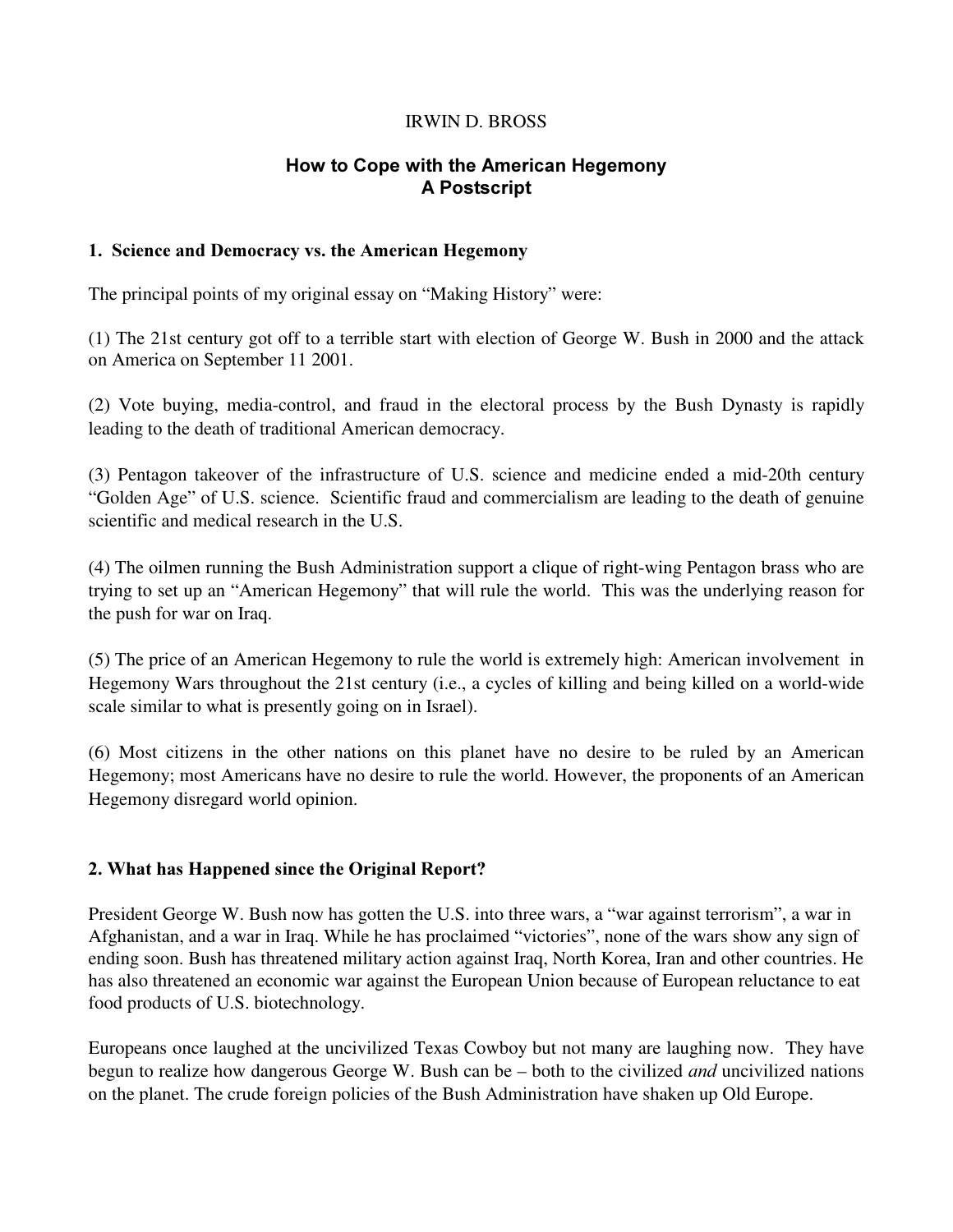The leaders of France, Germany, and Russia were accustomed to being the movers and shakers at the end of the 20th century. However, President Bush's national security adviser, Condoleezza Rice, blandly announced on May 24, 2003 that, for daring to oppose the Iraq war, Bush will punish the French, ignore the Germans, and make peace with the Russians. Clearly, the American Hegemony does not play by the old 20th century rules "rules of engagement". It feels free to attack anyone, anywhere, anytime and for any reason that it chooses.

In the Iraq war, Europeans saw a weak Islamic nation virtually destroyed by American " weapons of mass destruction". Supposedly, Iraq had such weapons although none have yet been found. Hence, more thoughtful Europeans may have finally deciphered the "handwriting on the wall": The American Hegemony wants to rule the world. Perhaps Europeans have also learned this: If what "civilization" meant at the end of the 20th century is to survive in the 21st century, Europeans will have to learn how to cope with the American Hegemony.

## 3. A Key Rule for "Making History": Understand Past History

One key to coping with the American Hegemony is to understand the history of the American Hegemony – a thumbnail of this history will be given in section 5.

Once this history is understood, it becomes obvious that the primary reason for the Iraq war was ideology of the American Hegemony rather than Iraq oil or any of the "justifications" given by the Bush Administration. This is obvious because the planning for the Iraq war started *immediately* after the election of George W. Bush in 2000. Its planners have bragged publicly that their purpose was to promote the ideology of the Hegemony.

Although the "war on terrorism" was sometimes used as a pretext for the Iraq war by the propaganda apparatus of the Bush Administration, the current facts show that (1) Iraq was *not* involved in the attack on America, (2) Iraq did not have " weapons of mass destruction", and (3) Iraq did not even have operational scud missiles. The attack was unjustified. Europeans may forget about this (and about Iraq) as time goes. However, Islamic nations are not going to forget what happened in Iraq any more quickly than Americans will forget "9/11". It will eventually lead to more and deadlier Islamic terrorism.

Several useful lessons of history can be learned from the " downside" of the Iraq War. The Bush propaganda machine succeeded in covering-up these events from the American public (and from most Europeans). In fact, the attack went rather badly at the start because the ideologists of the American Hegemony – notably Richard Perle – had ignored the history of Islamic guerrilla tactics that had been used successfully against European invaders for centuries.

## 4. Preliminary Historical Lessons in Coping with the American Hegemony

The ideologists' historical "blind spot" resulted in many unnecessary U.S. casualties. It prolonged a war that was officially predicted to be over in 5 days by at least three weeks. Here are some of the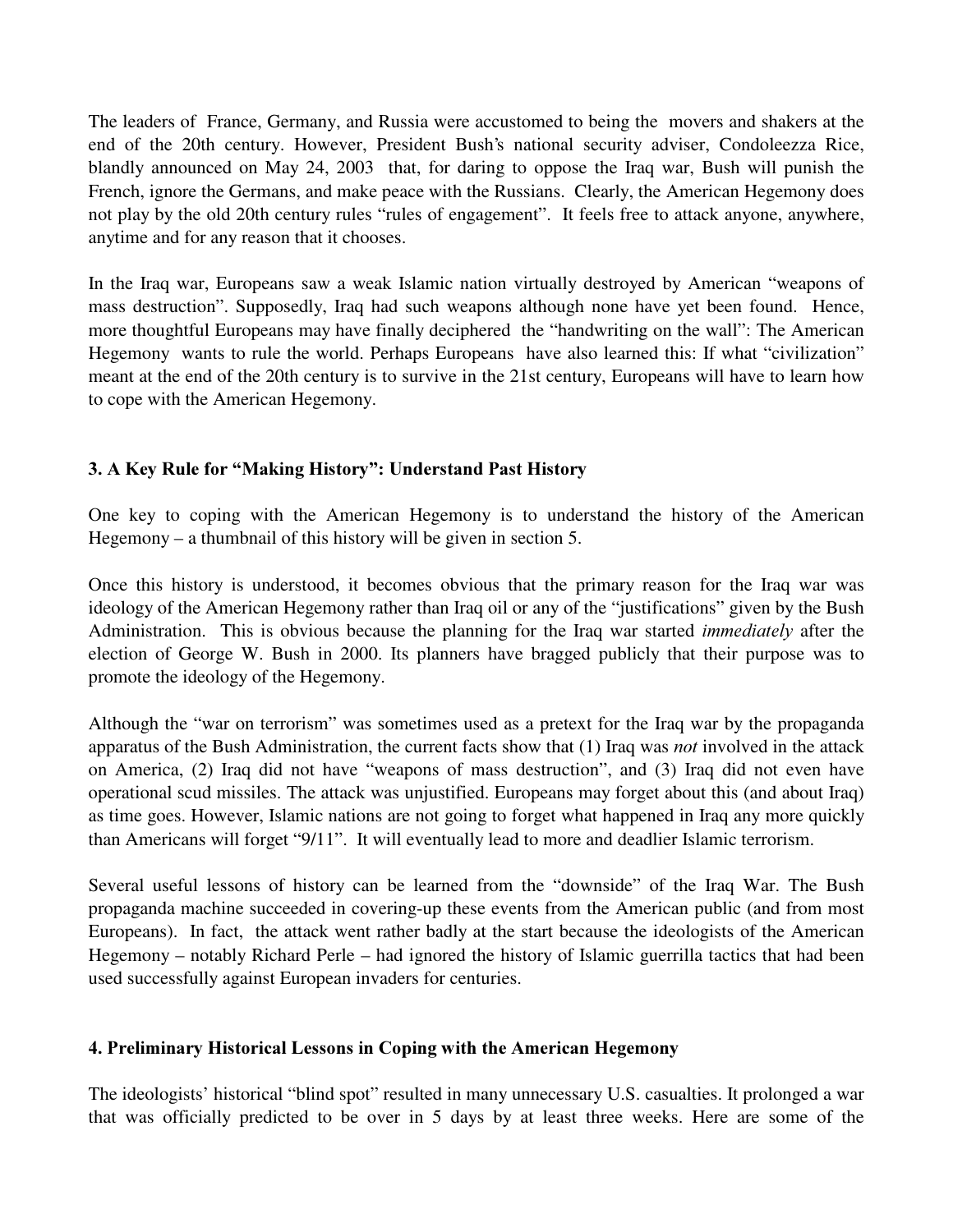suppressed facts: The lower-level U.S. commanders were trained using computerized simulations based on Hegemony ideology. From their simulation experience, the commanders thought they were leading their troops in an " Autobahn War" to Baghdad. This put U.S. troops in harms way unnecessarily because they outran their logistic lifeline on the road to Baghdad.

The low-level U.S. troop commanders subsequently complained (until they were firmly squelched) that the simulations that were supposed to embody Iraqi tactics had given no warning of the deadly guerrilla attacks that actually occurred. The simulations had actually embodied Perle's wisdom: The Iraqis would flee "at the first whiff of gunpowder!" As a result, the Iraqi war that was intended as a demonstration of the power of the new "stun and awe" warfare actually provided a demonstration of the weaknesses of planning that was based on American Hegemony ideology.

Item: A weak Islamic country using traditional guerrilla warfare had held out for weeks longer than George W. Bush had proclaimed. Item: The high tech troops that were so effective in pulverizing Iraq's infrastructure were unable to control looting or to restore the water supply and other necessary services. Because the cocksure ideologists of the American Hegemony had learned none of the historical lessons of the past, the U.S. casualty figures are still increasing.

Earlier aspirants to world domination who used the low-tech weaponry of bayonets had ruefully remarked that "you can do anything with bayonets but sit on them". The same principle applies to hightech weapons of mass destruction. George W. Bush has yet to learn that neither high-tech weaponry nor the ideology of the American Hegemony can impose a democracy on the various mutually-hostile ethnic groups in a shattered Iraq.

## 5. A Thumbnail History of the Notion of an American Hegemony: A-bombs Suggested It

It will be easier to cope with the American Hegemony if the history of this concept is understood. First of all, the notion an American Hegemony is *not* something new. It dates at least as far back as the Abombs that ended of World War II. Within the Pentagon at that time, there was a small clique of highlevel brass who felt that Hitler had the right idea about ruling the world and exterminating inferior, non-Aryan peoples. They simply felt that world domination should be by American WASP's, not German ones. After the A-bombs ended World War II, these closet Nazis schemed to control the Pentagon since they believed that U.S. nuclear weaponry provided the power to rule the world – if U.S. had the will to use it as with Nazi ruthlessness and efficiency.

Since at this time, many Americans believed that the U.S. had a permanent monopoly of nuclear weapons which made it invincible, there was some popular support for this early version of the American Hegemony concept as the Cold War heated up. Fortunately, however, the Pentagon generals who had actually won the World War II did not believe in such nonsense. Furthermore, they certainly had no intention of empowering the arm-chair generals who spouted it. Then, before the generals could get very far with their plots, the USSR had broken the U.S. nuclear monopoly and put the plans for an American Hegemony on indefinite hold.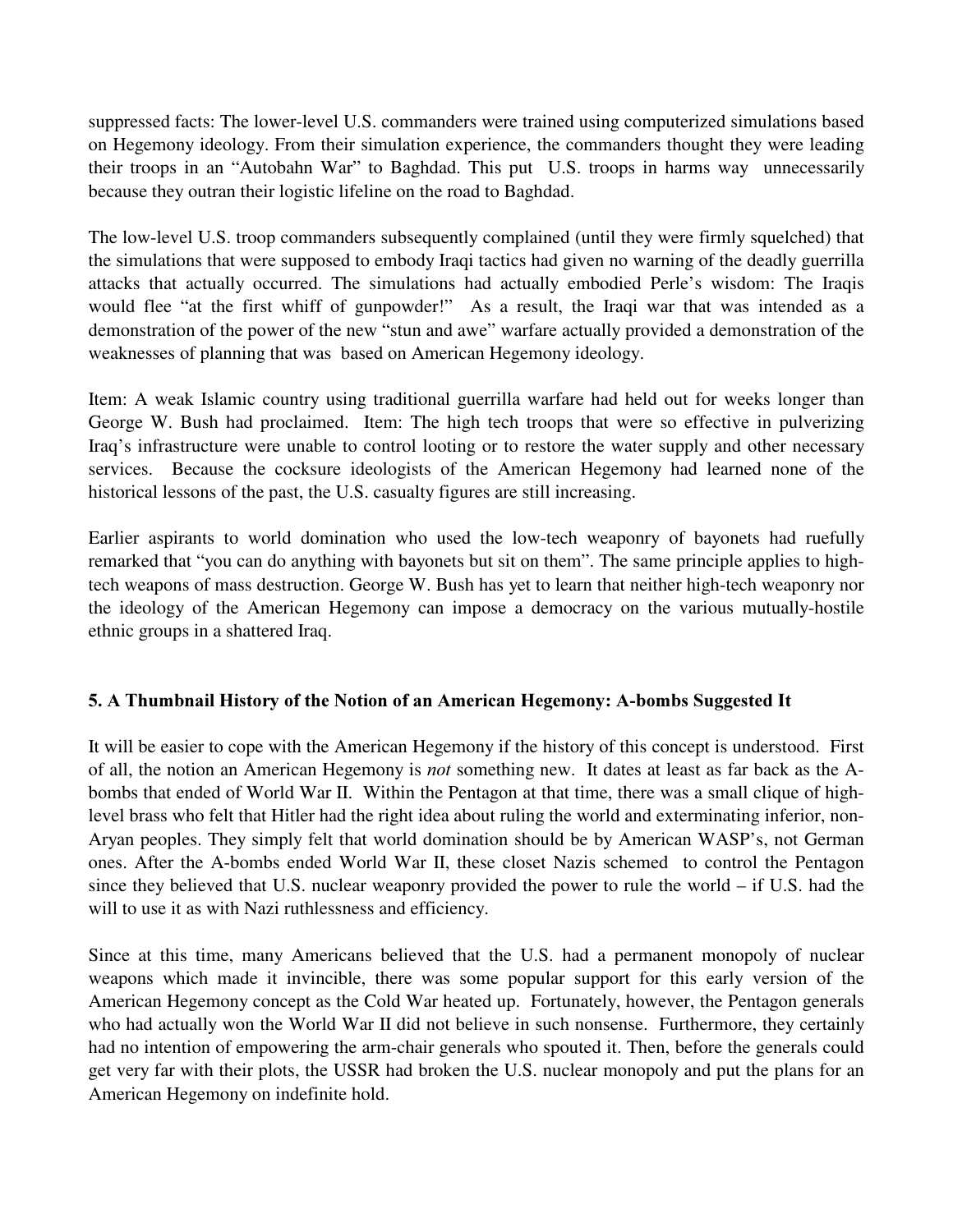# 6. A Thumbnail History: The American Hegemony in the Cold War

Throughout the years of the Cold War, the Pentagon plotters continued to scheme and enjoyed some success, especially during Republican administrations.

Item: Despite U.S. laws barring admission of Nazi war criminals, the plotters managed to import numerous Nazi "experts" and gave them sanctuary in America in the name of "national security". One was a notorious Nazi doctor who was directly involved in the Holocaust "experiments". He landed the top job at a large Pentagon-funded laboratory where, for decades, he supervised animal experiments that the Pentagon vainly hoped would "prove" its false doctrine: Low levels of ionizing radiation are "harmless".

Item: Hegemony-minded generals formed alliances with scientists involved with the development of nuclear weapons, with businessmen with big Pentagon contracts, and with right-wing Republican politicians. All factions in this neo-Nazi conspiracy in the Pentagon saw it as a way to assure continuing or increasing federal budgets and gaining political advantages for themselves and their friends.

Therefore, one lesson of history that is important for coping with the American Hegemony is this: It has deep roots in the Pentagon and, until these roots are eradicated, the American Hegemony will remain a threat to world peace.

Note: Details which fill in some of the gaps in this historical outline can be found in my CD-ROM:  $\Lambda$ History of U.S. Science and Medicine in the Cold War. This CD-ROM contains my six published inkprint books and updated commentary on them.

## 6. A Thumbnail History: The Rise of the American Hegemony to Power

The power of the Pentagon plotters waxed during Republican administrations. They were riding high during the administrations of Ronald Reagan and the first George Bush. Although few Americans noticed, members of both these administrations had floated trial balloons for an American Hegemony. There was little public response. The plotters did not fare as well in Democratic administrations. Although the Clinton Administration was a wasteland for the Hegemony, the hopes of the clique were kept alive by right-wing Republican politicians when they were not busy with sex scandals.

Under George W. Bush and aided by the Big Oil millionaires who run the Bush Administration, the Hegemony clique finally gained control of Pentagon planning. The clique has little use for genuine democracy and even less use for genuine science and since the 2000 election has deliberately degraded both. For example when the scientific facts showed the failure of the Star Wars missile defense and refuted ideological claims of the clique, the facts were covered-up or ignored and whistleblowers were punished.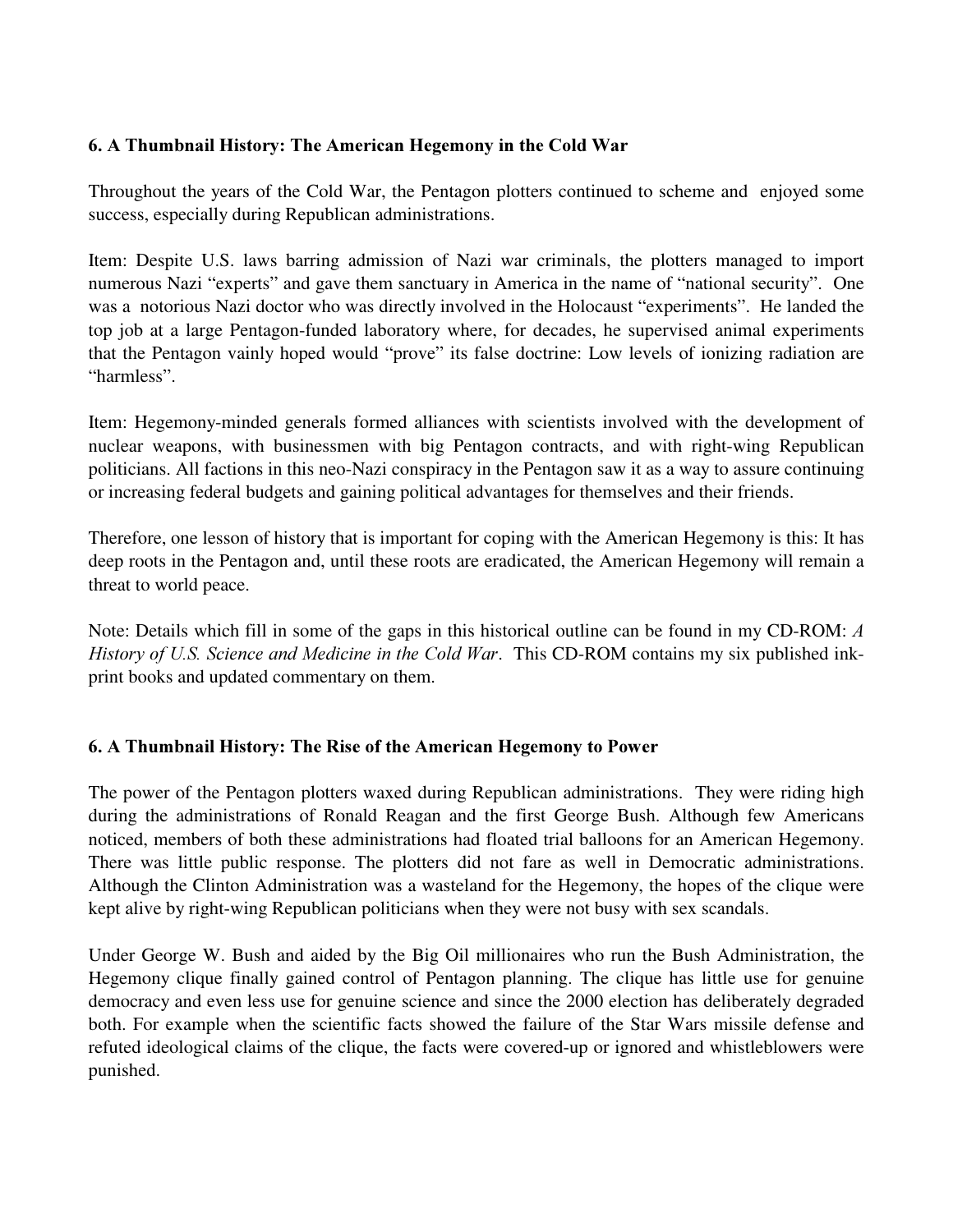When these closet Nazis "came out" in the guise of "patriots", the ideology of the American Hegemony provided the mantras of the Bush Administration. The doctrine that America could launch pre-emptive strike with weapons of mass destruction and destroy any nation anywhere on the planet also "came out of the closet".

# 7. Why the "Coming Out" Party of American Hegemony is Falling Flat

Coping with the American Hegemony crowd will be difficult for Europeans but is not an impossible task.

Doing this job will require constant monitoring of the U.S. political scene and close attention to the weaknesses of the American Hegemony clique.

Item: The Bush Administration has missed or muffed a series of opportunities to score at home and abroad. Currently, it supposedly controls all three branches of the American government and has a rare opportunity. It has failed to make much of this opportunity. Thus when George W. Bush repeatedly demanded a big tax cut for his friends and made it his top domestic priority, he didn't get the tax cut he wanted. Indeed, in the end, he was reduced to claiming credit for a tax cut that he had repeatedly and angrily insisted that he didn't want. This failure clearly demonstrate his lack of political savvy.

True, according to the friendly media, George W. "looks presidential" when repeating his favorite mantras to a hand-picked audience of big political contributors or at a various staged media event. However a closer look shows that his style of management by mantra is working no better that his father's style. Even his pose as a "war leader" is beginning to wear thin because he made so many claims that have subsequently turned out to be highly dubious or outright false.

Item: The "little boy who cried wolf syndrome" caught up with Bush's attempts to to win congressional approval for a war with Iran. The same Democrats who had abjectly supported his previous wars were openly skeptical. They scoffed at his claim that the attacks on Americans in Saudi Arabia had been launched from Iran.

George W. is not getting everything he wants from the U.N. or from Europeans. Even his British allies are distancing themselves. Tony Blair has run into severe political troubles at home as a result of his reputation as Bush's lap dog. Moreover, " Old Europe" is effectively using their favorite tactics – such as bureaucratic stalling – to fend off the brute force tactics of the American Hegemony.

By failing to take full advantage of his moments of triumph, President Bush apparently has lost some momentum. With his diminished aura of credibility and authority, it looks as if he may *not* be able to win the 2004 election simply by starting yet another war--with Iran. Despite "great successes" in Iraq, the death toll of American soldiers has been steadily rising in Iraq and Americans are getting very tired of these endless wars. However, George W. has an enormous war chest for 2004 so he probably can buy another election.